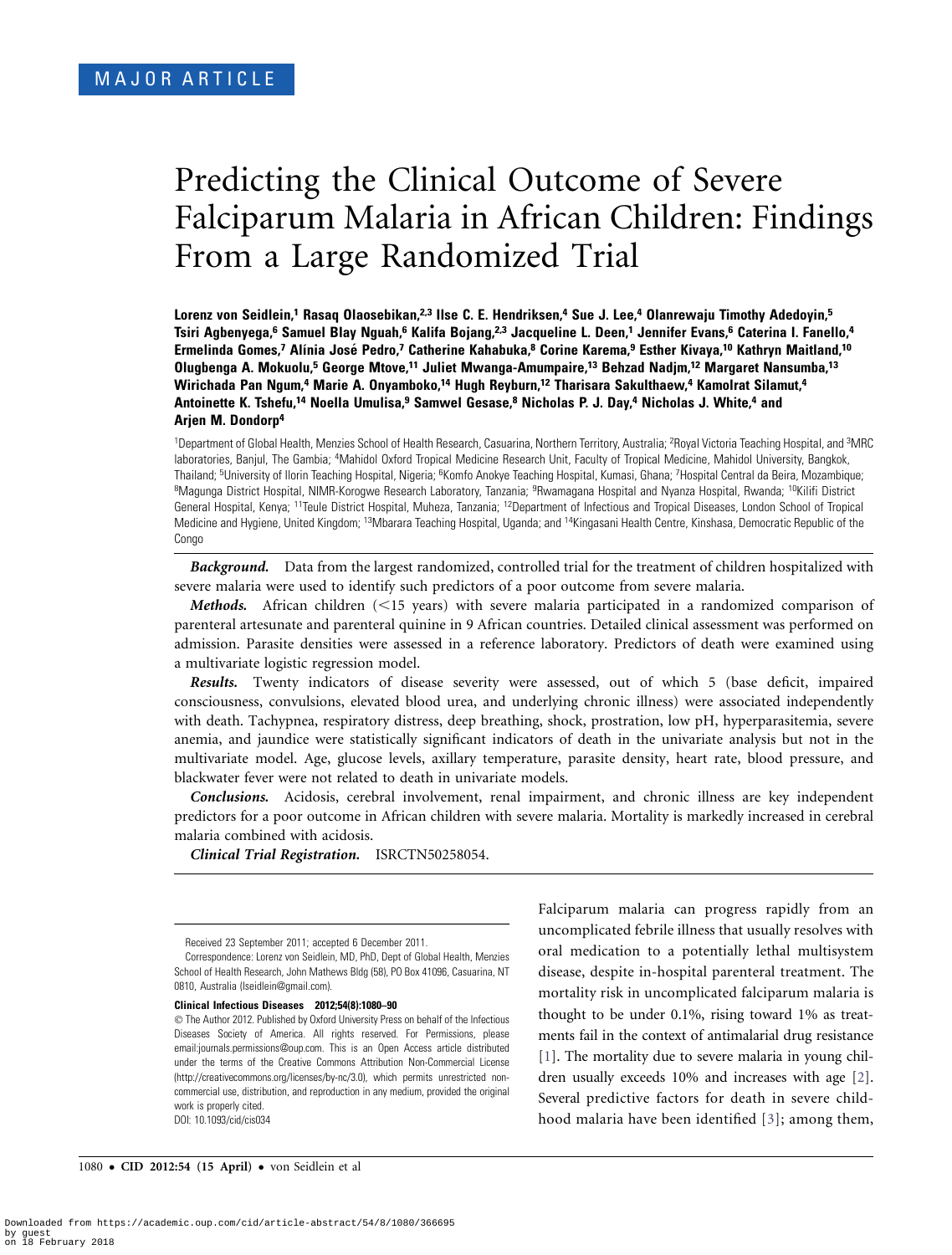<span id="page-1-0"></span>coma [[2,](#page-8-0) [4](#page-8-0)–[36\]](#page-9-0), convulsions [\[2](#page-8-0), [13](#page-8-0), [18](#page-8-0), [27](#page-8-0), [29](#page-8-0), [34,](#page-9-0) [36–42](#page-9-0)], acidosis [\[2,](#page-8-0) [5](#page-8-0), [6,](#page-8-0) [8–10](#page-8-0), [12](#page-8-0), [14](#page-8-0), [17](#page-8-0), [21,](#page-8-0) [22,](#page-8-0) [25,](#page-8-0) [30,](#page-8-0) [31,](#page-8-0) [34,](#page-9-0) [42–51\]](#page-9-0), respiratory distress [\[6–9](#page-8-0), [12](#page-8-0), [19,](#page-8-0) [26,](#page-8-0) [30](#page-8-0), [31,](#page-8-0) [35,](#page-9-0) [38](#page-9-0), [39](#page-9-0), [41,](#page-9-0) [45,](#page-9-0) [46](#page-9-0), [50–58\]](#page-9-0), hypoglycemia [\[7](#page-8-0), [10,](#page-8-0) [14](#page-8-0), [16,](#page-8-0) [18](#page-8-0), [20](#page-8-0), [25,](#page-8-0) [27](#page-8-0), [37,](#page-9-0) [41,](#page-9-0) [47](#page-9-0)], retinal changes [\[4,](#page-8-0) [11](#page-8-0), [15](#page-8-0), [25,](#page-8-0) [28,](#page-8-0) [29](#page-8-0), [38](#page-9-0), [59–61\]](#page-9-0), increased concentrations of lactate in blood and cerebrospinal fluid [\[18,](#page-8-0) [62](#page-9-0)–[64](#page-9-0)], increased concentrations of tumor necrosis factor [\[65](#page-9-0)–[69\]](#page-9-0), and the presence of malarial pigment in 0.5% or more of peripheral blood neutrophils [\[70\]](#page-9-0). Combinations of prognostic indicators or scoring systems have also been evaluated to identify patients who have an increased risk of death [[53](#page-9-0), [57](#page-9-0)].

Outcomes in severe falciparum malaria depend on the nature and degree of vital organ dysfunction. This differs between adults and children. For example, severe malaria with renal failure is an important cause of death in adults but acute renal failure from malaria-induced acute tubular necrosis is rare in children from any cause and is very rarely reported in African children with severe malaria [[2](#page-8-0), [53](#page-9-0), [71,](#page-9-0) [72\]](#page-9-0). In contrast, severe anemia is a very common presentation of severe malaria in young children in high-transmission settings, but is relatively unusual in adults. Universal indicators can be used in clinical trials to define severe malaria, and can also direct studies of the pathogenesis of severe malaria and guide the identification of new targets for intervention. Using data from the largest severe malaria treatment trial to date [\[73\]](#page-9-0), we analyzed the relationship between clinical and laboratory characteristics collected on admission and the risk of death.

# METHODS

This analysis is based on a randomized clinical trial comparing parenteral artesunate with parenteral quinine in African children with severe falciparum malaria [\[73\]](#page-9-0). The trial was

Table 1. Age Distribution, Case Fatality Rate, and Adult HIV Prevalence by Study Center

Abbreviations: DRC, Democratic Republic of the Congo; HIV, human immunodeficiency virus; IQR, interquartile range.

conducted between 2005 and 2010 in 11 participating centers in 9 African countries (Table 1). The spectrum of participating hospitals ranged from university hospitals and research institutes to rural hospitals without prior research experience. Human immunodeficiency virus (HIV) testing was approved at 4 sites (Beira, Muheza, Rwamagana/Nyanza, and Kilifi). The reported HIV prevalence (Table 1) relied on historical data from adults [[74](#page-9-0)].

The methods and the outcome of the trial have been reported in detail elsewhere [\[73](#page-9-0)]. Febrile children less than 15 years of age with a positive Plasmodium falciparum histidinerich protein 2–based rapid test (Optimal) for falciparum malaria were eligible for enrolment based on a clinical judgment of severe malaria, which included at least 1 of the following conditions: coma, defined by a Blantyre Coma Scale (BCS) score  $\leq$  2 for children less than 2 years of age or a Glasgow Coma Scale (GSC) score  $\leq$ 9 for older children; prostration, defined as the inability to sit unsupported (for children over 6 months of age) or the inability to drink or breast-feed in younger children; convulsions with a duration longer than 30 minutes or a frequency of 2 or more in the 24 hours preceding admission; compensated shock, defined as a peripheral capillary refill time  $\geq$ 3 seconds or the presence of a temperature gradient with a normal systolic BP ( $\geq$ 70 mmHg); decompensated shock, defined as a systolic blood pressure ,70 mmHg; severe respiratory distress, defined as nasal alar flaring, costal indrawing, or use of accessory muscles, severe tachypnea, or deep breathing; hypoglycemia, defined as blood glucose  $\leq$ 3 mmol/L or clinical improvement in the level of consciousness immediately after administration of 10% dextrose; severe symptomatic anemia, defined as severe pallor combined with respiratory distress; blackwater fever; clinical jaundice; hyperparasitemia, defined as asexual parasitemia

| Study Center                 | Number of<br>Children | Median Age<br>(IQR, Years) | Mortality (%) | <b>HIV/AIDS Adult</b><br>Prevalence Rate (%) [78] |
|------------------------------|-----------------------|----------------------------|---------------|---------------------------------------------------|
| Banjul, The Gambia           | 502                   | 4.4(3.0, 6.1)              | 55 (11%)      |                                                   |
| Beira, Mozambique            | 664                   | 3.8(2.5, 5.3)              | 75 (11%)      | 12                                                |
| Ilorin, Nigeria              | 450                   | 2.8(1.8, 4.2)              | 41 (9%)       | 3                                                 |
| Rwamagana and Nyanza, Rwanda | 271 and 115           | 3.3(1.7, 5.1)              | 20 (5%)       | 2                                                 |
| Kilifi, Kenya                | 442                   | 3.3(2.3, 4.8)              | 44 (10%)      | 8                                                 |
| Kinshasa, DRC                | 422                   | 2.4(1.6, 4.2)              | 18 (4%)       | 4                                                 |
| Korogwe, Tanzania            | 540                   | 2.3(1.3, 3.5)              | 80 (15%)      | 8                                                 |
| Kumasi, Ghana                | 436                   | 3.0(2.0, 4.3)              | 21(5%)        |                                                   |
| Mbarara, Uganda              | 663                   | 1.8(1.0, 2.8)              | 42 (6%)       | $\overline{4}$                                    |
| Teule, Tanzania              | 921                   | 2.2(1.2, 3.3)              | 131 (14%)     | 8                                                 |
| Total                        | 5426                  | 2.8(1.7, 4.3)              | 527 (10%)     | 6 <sup>a</sup>                                    |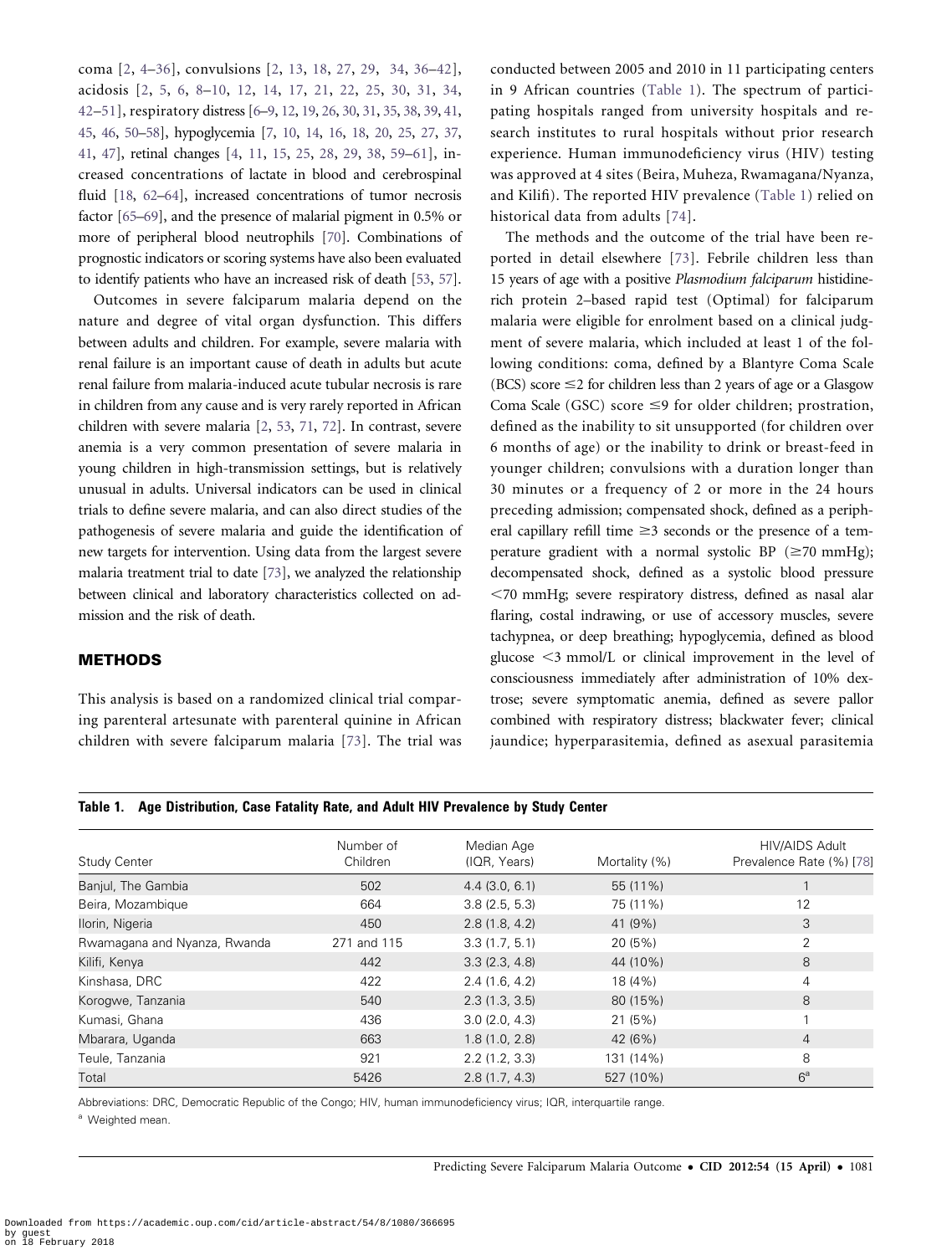above 10%. Patients were enrolled after a relative or guardian gave informed written consent.

## Definitions of Clinical Features on Presentation

Seizures were defined as a history of convulsion of 30 minutes or longer reported by the caregiver or observed by the health care provider. On admission, the axillary temperature was measured with a digital thermometer, and the respiratory rate was recorded. Coma, respiratory distress, deep breathing, and shock were defined as stated in the inclusion criteria [[56](#page-9-0)]. Blood pressure was measured using a digital sphygmomanometer. The presence of lymphadenopathy, candidiasis, nuchal rigidity, visible severe wasting, and edematous malnutrition were noted following standard guidelines [[75](#page-9-0)].

### Baseline Laboratory Results

A venous blood sample was collected for malaria rapid diagnostic tests, thin and thick blood films, and a point-of-care assessment of standard base excess (BE), negative logarithm of the blood hydrogen ion concentration (pH), glucose, blood urea nitrogen (BUN), hematocrit (HCT), and hemoglobin (Hb) using an automated handheld blood analyzer (i-STAT, Abbott Laboratories, Abbott Park, IL). In total, 419 i-STAT results were excluded from the analysis because of instrument malfunction. The blood films were read at the reference laboratory at the Mahidol Oxford Research Unit in Bangkok. Malaria parasites were quantified using the readings from the thin blood film, or if not available, calculated from the thick blood film (40  $\times$  count/200 white blood cells).

#### Statistical Analysis

The univariate association between various clinical indictors and mortality from severe malaria was initially examined visually using box plots and histograms. Factors that were considered potential independent predictors of mortality were recorded at admission, and are included in (Table 2). Lymphadenopathy, malnutrition, candidiasis, severe visible wasting, and desquamation were combined into a single variable as an indicator of chronic disease, which was also examined as a risk factor. Compensated shock and decompensated shock were also combined into a single variable. The BCS scores (used for preverbal children;  $n = 3417$ ) and the GCS scores  $(n = 2004)$  were combined into a single coma score (1–5). In Rwanda, 2 smaller sites (Rwamagana and Nyanza), run by the same investigators, were combined. The P values for the univariate analysis were derived by logistic regression analysis, stratified by site, and adjusted for treatment. Correlations between variables were evaluated using Spearman's rank correlation coefficients or the 2-sample Wilcoxon rank-sum (Mann-Whitney) test.

The prognostic importance of these admission variables was assessed in a multivariate logistic regression model.

#### Table 2. Indicators Evaluated<sup>a</sup>

- 1. Age (years)
- 2. Base excess (BE, mmol/L)
- 3. Blackwater fever/dark urine
- 4. Coma score based on the Blantyre Coma Scale (BCS; 0–5) or Glasgow Coma Scale (GCS; 3–15)
- 5. Blood urea nitrogen (BUN, mg/dL)
- 6. Chronic disease (candidiasis, lymphadenopathy, malnutrition, severe visible wasting, desquamation of skin)
- 7. Convulsions (30 min or longer or  $\geq$  2 convulsions in 24 h preceding admission)
- 8. Glucose (mg/dL)
- 9. Hemoglobin (g/dL)
- 10. Heart rate (beats/min)
- 11. Log parasitemia (µL)
- 12. pH
- 13. Prostration (unable to sit unsupported; if under 6 months old, unable to breastfeed)
- 14. Respiratory distress (severe tachypnea, nasal alar flaring, costal indrawing or use of accessory muscles)
- 15. Deep breathing (labored breathing pattern with abnormally deep chest excursions)
- 16. Respiratory rate (breaths/min)
- 17. Sex
- 18. Shock (compensated and decompensated)
- 19. Systolic blood pressure (mmHg)
- 20. Axillary temperature (°C)
- 21. Visible jaundice
- <sup>a</sup> Alphabetical order.

All clinical indicators that were significant in the univariate analysis were included in the model, with death as the dependent variable. A priori specified interactions between respiratory rate and shock, respiratory rate and age, respiratory rate and base excess, and base excess and age were assessed. A visual examination of the univariate associations between the clinical factors and death indicated possible nonlinear associations with some of the continuous variables (eg, glucose, log parasitemia, and respiratory rate; [Figure 1](#page-3-0)). Therefore, multivariable fractional polynomials were used in conjunction with logistic regression to identify the model that would best predict the outcome [[76](#page-9-0)]. Fractional polynomials indicated that the best fitting final model was achieved with linear values. Because a large set of potential predictors was compared, there was a risk that at least 1 indicator would reach the .05 level of significance purely by chance [\[77\]](#page-9-0). Hence, only variables with a P value less than .01 were retained in the final model, which was also adjusted for treatment (artesunate or quinine) and stratified by site. Receiver operating characteristic (ROC) analysis was used to evaluate the prediction ability of the final model. The logistic regression models made use of continuous variables. The fit of multivariate regression models was compared using likelihood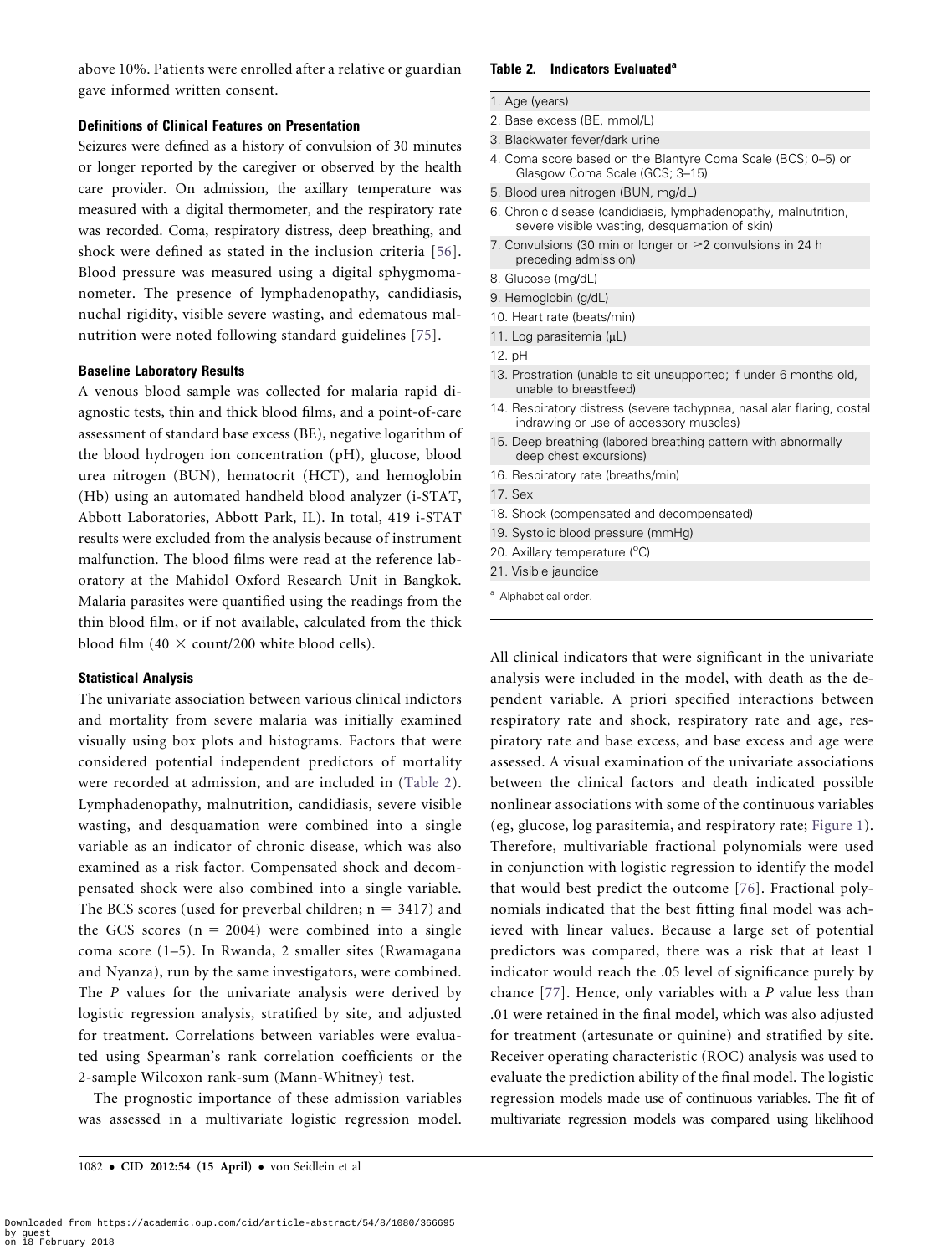<span id="page-3-0"></span>

Figure 1. Baseline distribution of continuous variables in relation to outcome: survival or death.

ratios and Wald tests. In the Venn diagram approach, children with a combined coma score  $\leq$ 3 were considered comatose, with a BE less than  $-8$  mmol/L as acidotic, and with a BUN equal or larger than 20 mg/dL as uremic. All analyses were performed using Stata software, version 11 (StataCorp, College Station, TX).

# Ethical Review

The trial protocol was approved by each local ethical review board, the Oxford Tropical Research Ethics committee, and the Institutional Review Board of the London School of Hygiene and Tropical Medicine.

# RESULTS

There were 5426 children  $\leq$ 15 years of age that participated in the study at 11 sites, of whom 9.7% (527) died ([Table 1](#page-1-0)). Thirteen of the 21 variables examined were significantly associated with death in univariate models and were included in the multivariate model ([Tables 3](#page-5-0) and [4,](#page-6-0) Figure 1). The final model was fitted with data from 4089 children. The case fatality rate of children included and excluded from the model was 9.8%. There were 5 highly significant independent predictors of mortality from severe malaria in children,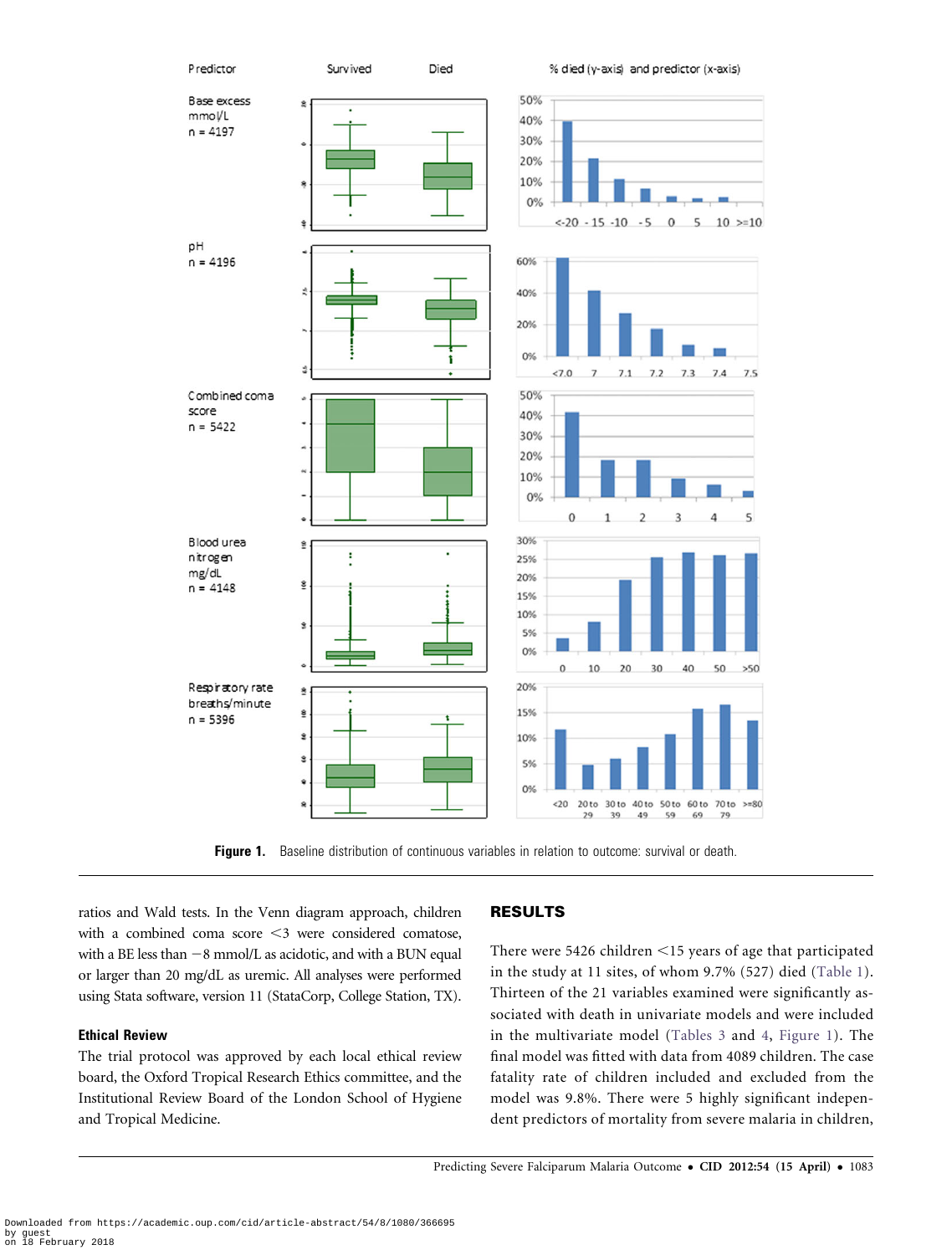



including base deficit (adjusted odds ratio [AOR] 1.12, 95% confidence interval (CI) 1.10–1.13), coma score (AOR 1.40, 95% CI 1.34–1.45), convulsions (AOR 1.72, 95% CI 1.30–2.30), BUN (AOR 1.02, 95% CI 1.02–1.03), and chronic illness (AOR 2.12, 95% CI 1.25–3.58). The area under the ROC curve indicated good ability of the model to predict mortality (area  $= 85\%$ , 95% CI 83–87). None of the investigated interaction terms (respiratory rate and shock, respiratory rate, and age, respiratory rate and base excess, or base excess and age) were statistically significant. One or more of the independently significant variables from the final model were present at admission in 391/401 (98%) of children who

1084 · CID 2012:54 (15 April) · von Seidlein et al

died. There were 9 of 1065 (1%) children without any of potential risk factors on admission who died, in contrast to 66 of 124 (53%) children with 4 predictors [\(Table 5\)](#page-6-0). In a Venn diagram that incorporates the 3 most frequent, independently statistically significant predictors, acidosis (BE  $< -8$  mmol/L), impaired consciousness (combined coma score  $\leq$ 3) or convulsions, and elevated blood urea  $(>20 \text{ mg/dL})$ , the estimated mortality in children with all 3 predictors was 43% ([Figure 2](#page-7-0)). In children with acidosis and impaired consciousness, the mortality was 23%. The sensitivity of acidosis as a prognostic indicator for death in this cohort was 78% (specificity 96%), impaired consciousness was 66% (specificity 95%), and elevated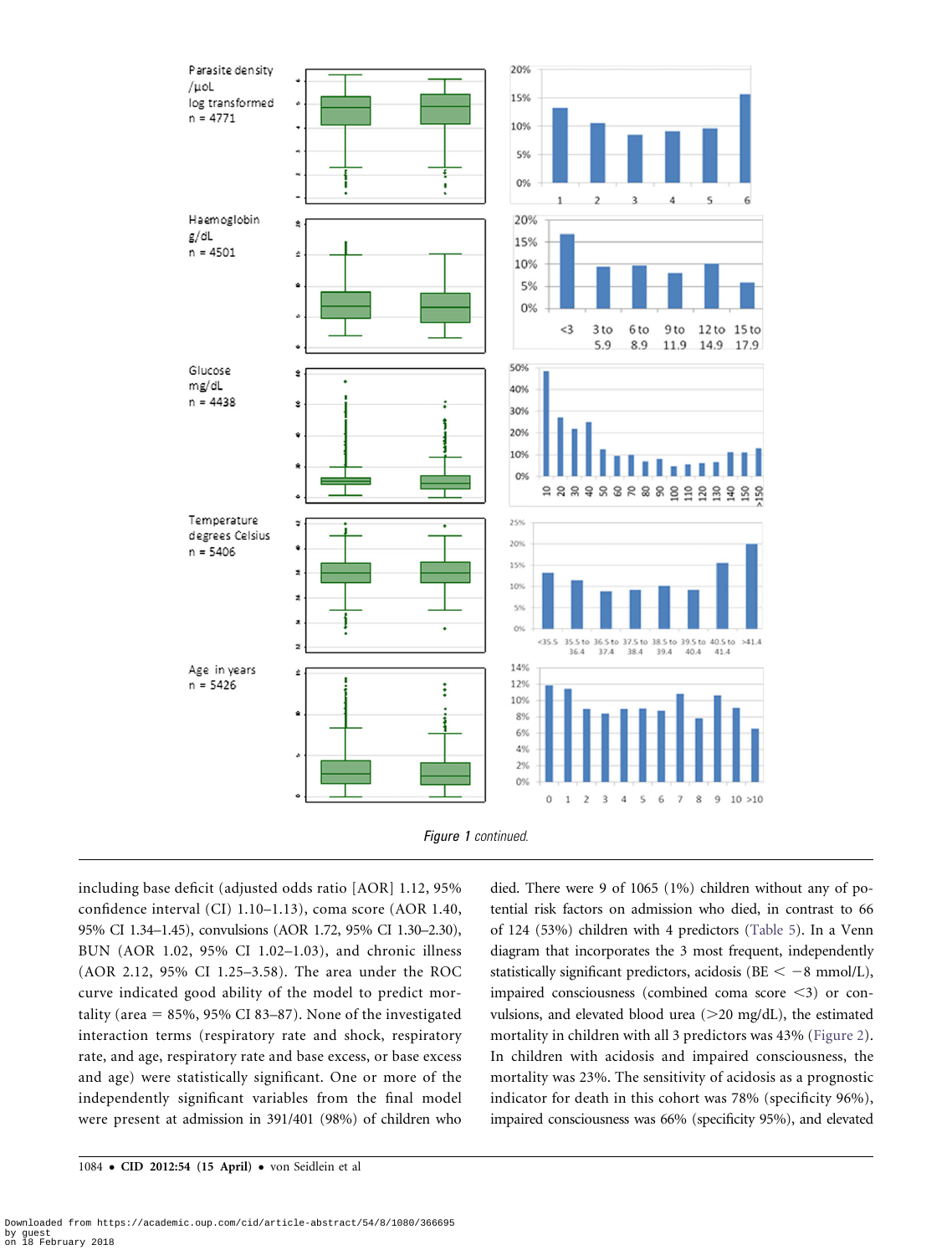### <span id="page-5-0"></span>Table 3. Association Between Childhood Severe Malaria Clinical Markers With Death: Continuous Variables<sup>a</sup>

|                                      | Died |                               | Survived |                                        |             |
|--------------------------------------|------|-------------------------------|----------|----------------------------------------|-------------|
| Risk factor                          | n    | Mean (SD) or median $I(QR)^b$ | n        | Mean (SD) or median (IQR) <sup>b</sup> | $P^{\rm c}$ |
| BE, mmol/L                           | 413  | $-15.6(8.1)$                  | 3784     | $-7.8(6.5)$                            | < 0.001     |
| рH                                   | 413  | 7.25(0.19)                    | 3782     | 7.38(0.11)                             | < 0.001     |
| Coma score <sup>d</sup>              | 525  | 2.2(1.6)                      | 4897     | 3.7(1.5)                               | < .001      |
| BUN, mg/dL                           | 409  | 23.9 (17.2)                   | 3739     | 14.9 (11.6)                            | < 0.001     |
| Respiratory rate, breaths/min        | 517  | 52.6 (14.6)                   | 4879     | 46.8 (14.1)                            | < .001      |
| Hemoglobin, mg/dL                    | 449  | 6.6(3.0)                      | 4052     | 7.0(2.9)                               | < 0.001     |
| Heart rate, beats/min                | 515  | 148.5 (32.2)                  | 4878     | 144.3 (28.1)                           | .03         |
| Age, years (median)                  | 527  | $2.5(1.5-4.1)$                | 4899     | $2.8(1.7 - 4.3)$                       | .06         |
| Axillary temperature, <sup>o</sup> C | 521  | 38.1(1.2)                     | 4885     | 38.0(1.1)                              | .24         |
| Glucose, mg/dL                       | 444  | 117 (97.4)                    | 3994     | 120(71.1)                              | .35         |
| Systolic blood pressure, mmHg        | 403  | 94.5 (17.3)                   | 3886     | 94.8 (15.5)                            | .67         |
| Parasite density/uL <sup>e</sup>     | 450  | 45 533 (16-1 858 880)         | 4321     | 45 232 (16-1 251 227)                  | .82         |

Abbreviations: BE, base excess; BUN, blood urea nitrogen; IQR, interquartile range; SD, standard deviation.

<sup>a</sup> Sorted by P value.

**b** Unless otherwise specified.

<sup>c</sup> From logistic regression analysis, stratified by site and adjusted for treatment.

<sup>d</sup> Blantyre Coma Scale and Glasgow Coma Scale scores were combined into 1 variable for analysis.

e Geometric mean (range).

blood urea was 53% (specificity 95%). If 2 of the 3 prognostic signs (acidosis, impaired consciousness, or elevated blood urea) were detected, the sensitivity increased to 94% (specificity 98%).

### Specific Predictors

#### Acidosis

Increasing levels of acidosis were associated with increasing mortality (Table 3). The mean (SD) BE on admission among the 413 children who died was  $-16$  mmol/L (8.1) compared with  $-8$  mmol/L (6.5) among the 3784 survivors ( $P < .001$ ). Similarly, there was a statistically significant difference between the mean pH (SD) of the 413 children who died  $(pH = 7.25, 0.19)$  and the 3782 children who survived (pH = 7.38, 0.11;  $P < .001$ ). When BE and pH were included in multivariate models, BE but not pH remained an independent and statistically significant covariable.

# Impaired Consciousness and Cerebral Malaria

Mortality increased with decreasing coma scores. Of the of children with a combined coma score  $\leq$ 2, 21% (347/1645) died in contrast to 5% (178/3777) of the remaining children  $(P < .001)$ . Of the children who experienced convulsions, 14% (242/1692) died in contrast to 8% (285/3734) of the remaining children ( $P < .001$ ). The coma score retained statistical significance in the multivariate model.

# Blood Urea Nitrogen

Mortality increased with increasing BUN in the study population. The median BUN was 24 mg/dL among the 409 children who died and 15 mg/dL among the 3739 children

who survived ( $P < .001$ ). There was a statistically significant but weak correlation between increasing age of children and increasing BUN (Spearman  $\rho = 0.08; P < .001$ ).

#### Underlying Chronic Illnesses

Clinical signs of an underlying chronic illness was observed in 189 (4%) of the 5379 children participating in the study. Lymphadenopathy on its own was associated with high mortality (21%; 17/82 compared with 9%; 504/5312;  $P < .001$ ) but was not statistically significant in multivariate models. A combined variable representing signs of chronic illness was associated with a high mortality of 18% (34/189) compared with 9% (486/5190;  $P < .001$ ) for separate variables, and the combined variable retained statistical significance in the multivariate model.

## Respiration

The respiratory rate was significantly higher ([Figure 1](#page-3-0)), and respiratory distress ([Table 4\)](#page-6-0) and deep breathing were significantly more frequently encountered in children who died than in children who survived. In a multivariate model, which included a base deficit, none of the clinical signs related to respiration were independently significant. There was a significant correlation between respiratory distress  $(P < .001)$ , respiratory rate ( $\rho = -0.3; P < .001$ ), deep breathing ( $P < .001$ ), and base deficit. In a model without a base deficit, deep breathing and respiratory rate were significant; however, the model that included a base deficit had a significantly better fit (likelihood ratio test  $P < .0001$ ).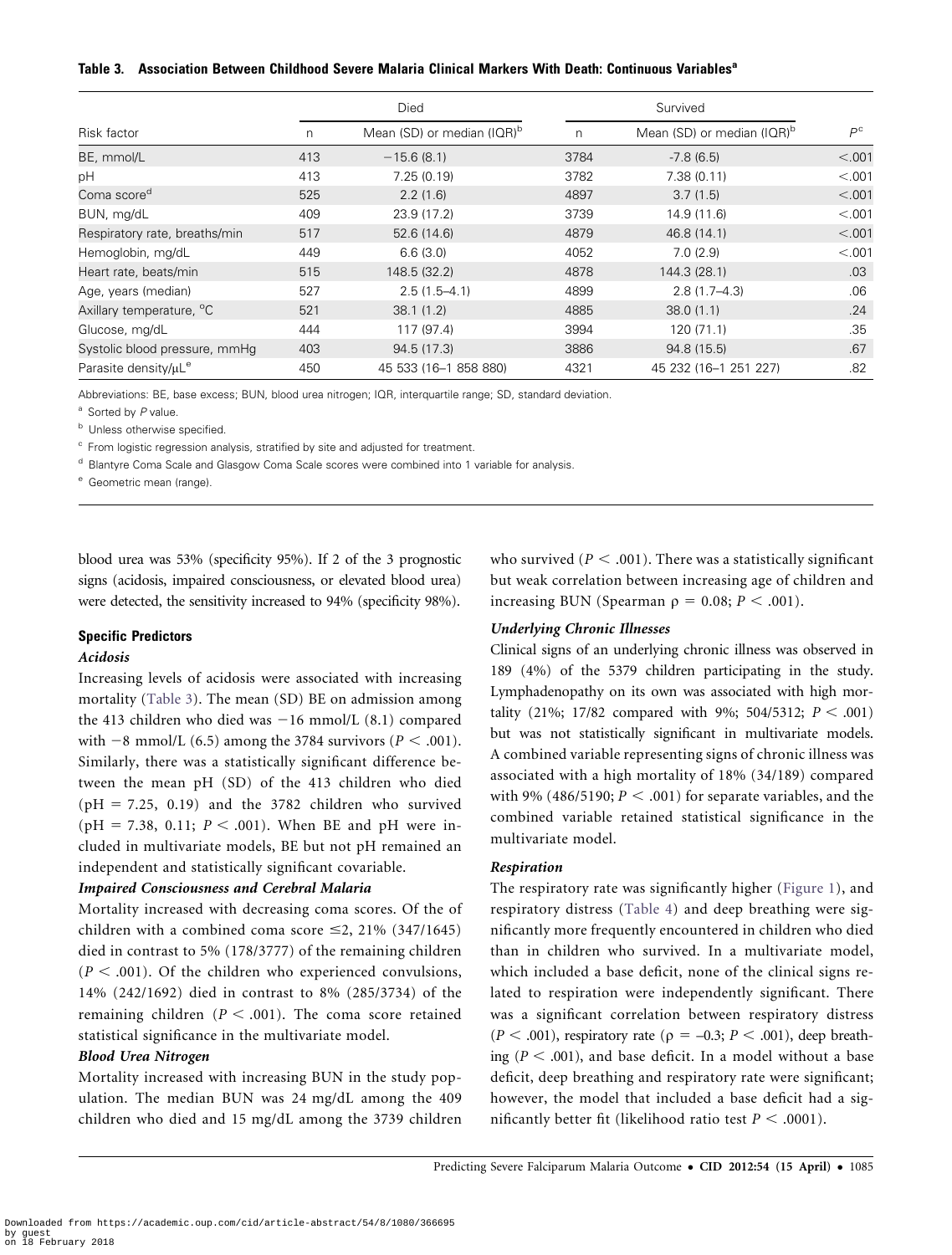<span id="page-6-0"></span>

|  | Table 4. The Association Between Childhood Severe Malaria |  |  |
|--|-----------------------------------------------------------|--|--|
|  | <b>Clinical Markers With Death: Categorical Variables</b> |  |  |

| Risk factor                  | n    | Died $(\% )$ | $P^a$   |
|------------------------------|------|--------------|---------|
| Convulsions                  |      |              |         |
| Yes                          | 1692 | 242 (14)     | < 0.001 |
| <b>No</b>                    | 3734 | 285 (8)      |         |
| Prostration                  |      |              |         |
| Yes                          | 2974 | 142(5)       | < 0.001 |
| <b>No</b>                    | 2452 | 385 (16)     | .       |
| Shock <sup>b</sup>           |      |              |         |
| Yes                          | 663  | 123 (19)     | < 0.01  |
| <b>No</b>                    | 4763 | 404 (9)      | .       |
| Respiratory distress         |      |              |         |
| Yes                          | 867  | 145 (17)     | < 0.001 |
| <b>No</b>                    | 4559 | 382 (8)      | .       |
| Deep breathing               |      |              |         |
| Yes                          | 938  | 218 (23)     | < 0.01  |
| <b>No</b>                    | 4488 | 309(7)       | .       |
| Jaundice                     |      |              |         |
| Yes                          | 114  | 22 (19)      | < 0.001 |
| <b>No</b>                    | 5312 | 505 (10)     | .       |
| Chronic disease <sup>c</sup> |      |              |         |
| Yes                          | 189  | 34 (18)      | < 0.01  |
| <b>No</b>                    | 5190 | 486 (9)      | .       |
| Sex                          |      |              |         |
| Male                         | 2815 | 275 (10)     | .74     |
| Female                       | 2611 | 252 (10)     | .       |
| Blackwater fever             |      |              |         |
| Yes                          | 237  | 22(9)        | .96     |
| <b>No</b>                    | 5189 | 505 (10)     | .       |

<sup>a</sup> From logistic regression analysis, stratified by site and adjusted for treatment.

b Compensated and decompensated shock combined.

<sup>c</sup> Lymphadenopathy, malnutrition, candidiasis, severe visible wasting and desquamation combined as an indicator for chronic disease.

# **DISCUSSION**

In this study, 4 predictors were independently associated with an increased risk of death: acidosis indicated by a large base deficit, cerebral manifestations of malaria (coma and/or convulsions), an elevated blood urea nitrogen, or signs of chronic illness on admission. The standard base deficit was found to be the single most relevant predictor of death in this series, which confirms findings from Malawian children [[30](#page-8-0)] and adult Asians [\[43](#page-9-0)] with severe malaria. In our study, the specificity of impaired consciousness and acidosis were similar (95% vs 96%), but the sensitivity of acidosis as a prognostic marker was 78% compared with a sensitivity of 66% for impaired consciousness. Deep breathing and respiratory distress also had high specificities (93% and 92%), but the sensitivity of deep breathing was only 41% and that of respiratory distress was only 28%.

| Table 5. Score Based on 5 Independently Significant Variables:         |
|------------------------------------------------------------------------|
| Base Excess ( $<-8$ mmol/L), Blood Urea Nitrogen ( $\geq 20$ mg/dL),   |
| Combined Coma Score <3. Chronic Disease, and Convulsions. <sup>a</sup> |

| Score          | Survived | Died $(\% )$ | Total |
|----------------|----------|--------------|-------|
| 0              | 1056     | 9(1)         | 1065  |
|                | 1339     | 75 (5)       | 1414  |
| $\overline{2}$ | 923      | 118(11)      | 1041  |
| 3              | 311      | 131 (30)     | 442   |
| 4              | 58       | 66 (53)      | 124   |
| 5              | 1        | 2(67)        | 3     |
| Total          | 3688     | 402 (10)     | 4089  |

<sup>a</sup> Presence of each variable provides 1 point to the score.

In severe malaria, sequestration of red blood cells containing the mature parasites leads to tissue ischemia. Reduced red cell deformability, the clumping of uninfected to infected red cells (rosetting), and the clumping between infected red cells (auto-agglutination) further contribute to the impairment of microcirculatory flow, causing tissue hypoxia and a shift from aerobic to anaerobic metabolism. With anaerobic metabolism, pyruvate is converted into lactic acid, an important but not exclusive contributor to acidosis [[44](#page-9-0), [78](#page-9-0)]. A venous blood base deficit had a stronger prognostic value than pH, which has been confirmed in other studies [[43\]](#page-9-0). This is not surprising because a base deficit better reflects metabolic acidosis, whereas the pH starts to drop only when respiratory compensation is insufficient and the blood's buffering capacity becomes exhausted [[78](#page-9-0)]. Because respiratory signs in severe malaria are a response to acidosis, it should also not be surprising that respiratory signs are not independently significant predictors in models that include a base deficit. The sequestration of infected red blood cells in the cerebral microvasculature is thought to be the central pathological process preceding the cerebral manifestations of severe malaria [[18](#page-8-0), [21](#page-8-0)]. Coma and convulsions suggest advanced cerebral involvement, and deep coma can progress to central respiratory depression followed by death.

The association of an elevated BUN with poor outcome is of interest, as renal involvement is rarely reported in children [\[13](#page-8-0), [35,](#page-9-0) [72\]](#page-9-0) in contrast to adults with severe malaria [\[2,](#page-8-0) [53](#page-9-0), [71](#page-9-0)]. The findings from this study suggest that renal involvement could be frequently overlooked in children with severe malaria. A number of factors can contribute to an increased BUN, including hypovolemia and increased protein breakdown. More research is required to explore the significance of elevated BUN in children with severe malaria.

Overall, 4% of the study participants were diagnosed with chronic debilitating illness, the causes of which include a diverse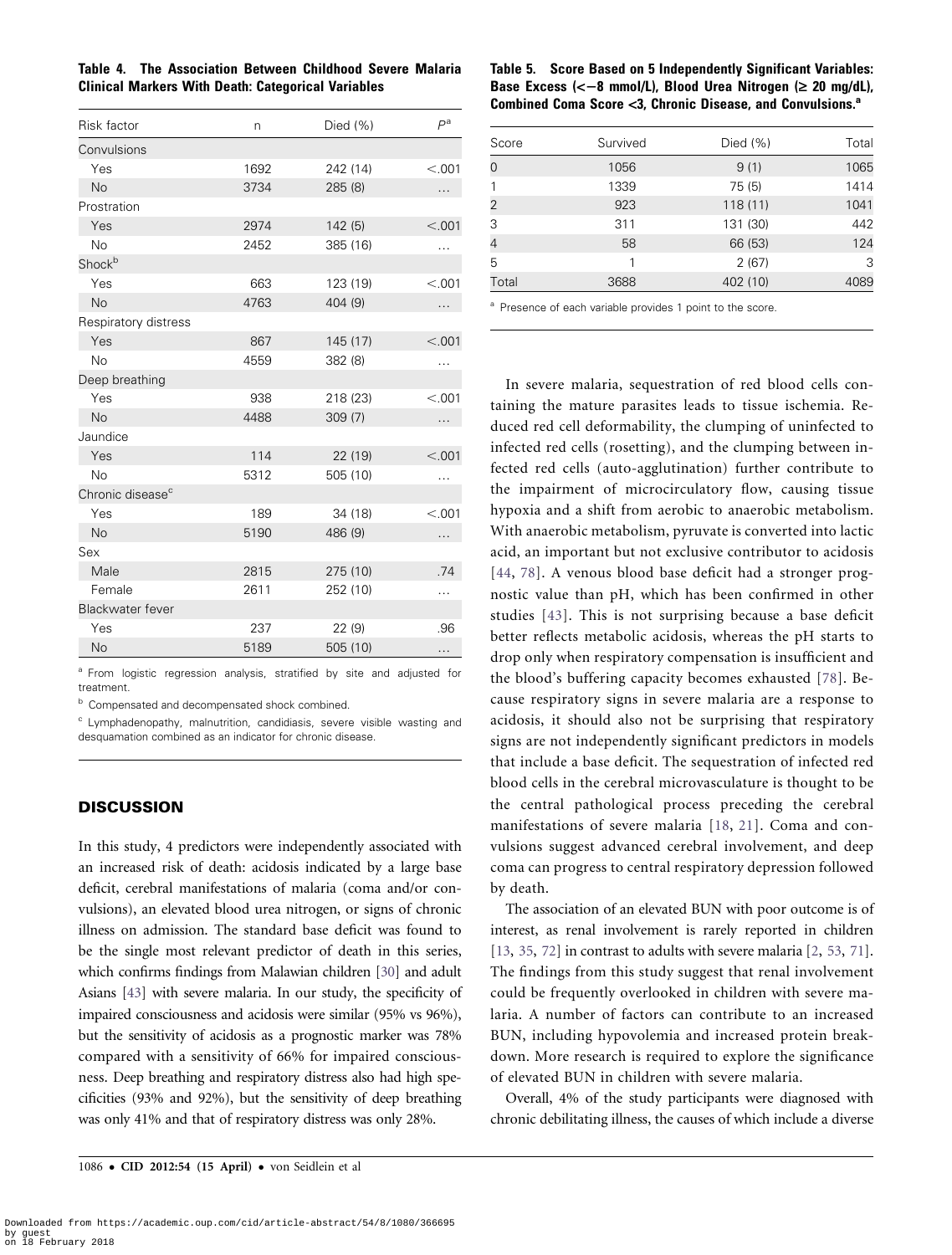<span id="page-7-0"></span>

**Figure 2.** Venn diagram illustrating the combinations of presentations and associated mortality.

spectrum of pathologies, including malnutrition and HIV infection. It is likely that a proportion of the chronically debilitated children were suffering from AIDS, but only 4 sites conducted diagnostic tests for it. Increased morbidity and mortality from severe malaria in HIV-infected children has been reported previously [[79](#page-9-0), [80](#page-10-0)].

Independent of other factors, there was no association of severe anemia with death in our study. This may be because life-threatening severe anemia is accompanied by metabolic acidosis and prostration. Furthermore, early transfusion in life-threatening severe anemia in pediatric falciparum malaria can prevent death [\[81\]](#page-10-0). In the current series, only those children with extremely low hemoglobin concentrations  $(<$ 3 g/dL) were at an increased risk of dying. Similarly, hypoglycemia can be reversed when detected early, and as a severity sign, it is, again, not independent of other severity symptoms, including metabolic acidosis. Hyperparasitemia has been associated with a poor outcome in severe malaria [[18](#page-8-0)]. In our cohort, only extremely high parasite densities above 440 000/µL carried an increased risk of death. There was a small group of 25 severely ill children who presented with very low parasite densities, and the mortality in this subgroup was also high (20%). It is possible that the malaria in these children was not the primary cause of illness, but was instead a coincidental coinfection. Very high mortality in patients with malaria and bacteremia coinfections has been documented [[82–84\]](#page-10-0).

We observed a lower mortality in children with prostration (5%) compared with children without prostration (16%). Cerebral impairment caused by malaria exhibits a wide spectrum that consists of the relatively mild presentation of prostration as compared with convulsions and coma, which lie on the other end of this spectrum. Children whose presentation includes prostration have a lower mortality rate compared with children who have a more advanced impairment of their central nervous system, but have an increased mortality compared with children with uncomplicated malaria [\[1\]](#page-8-0).

While the inclusion of a very large cohort from highly heterogeneous settings assures the generalizability of the findings, there is a risk that high interobserver variability occurred. This could explain, at least in part, the relatively poor performance of several clinical signs such as shock, prostration, and respiratory distress as indicators for severity in this study. It is reassuring that coma scales turned out to be valid prognostic indicators. A limitation of our study is the fact that not all participants in the trial had all test results assessed. The major reason for missing results was the unavailability of i-STAT results due to a malfunctioning analyzer or an interrupted supply of test cards.

Robust and locally affordable point-of-care tests to measure any base deficit would be highly desirable for the management of severe malaria patients in sub–Saharan Africa. Until such diagnostic tests are widely available, clinical signs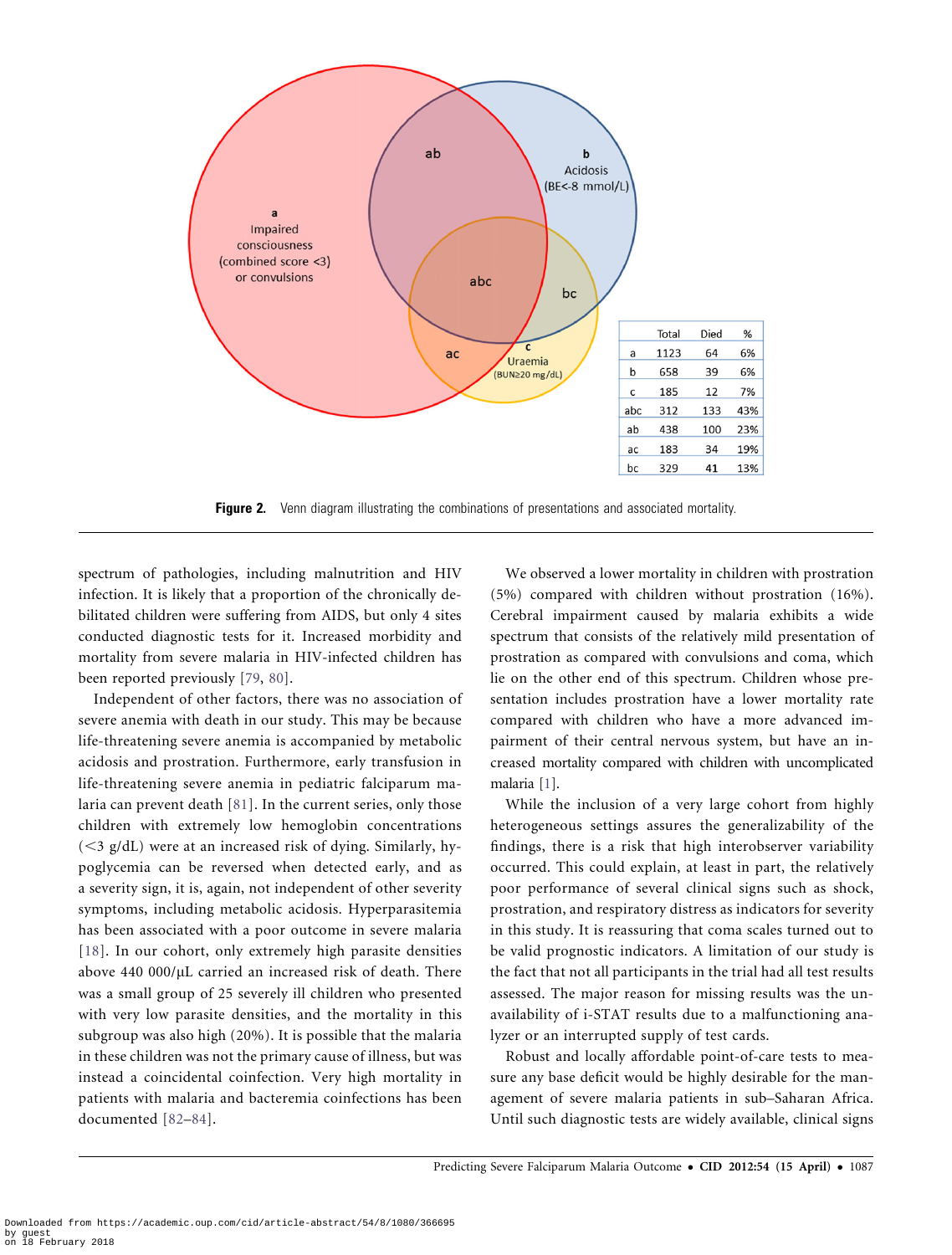<span id="page-8-0"></span>will have to suffice to guide clinicians. In the absence of a diagnostic test for respiratory acidosis, deep breathing signs can be a valuable marker for high risk patients in the hands of skilled observers. For large, multicenter studies, which employ observers with variable levels of training and skills, a standardized test for acidosis seems preferable.

## **Notes**

Acknowledgments. We thank the patients and their families, the directors and staff of the trial hospitals, and the many doctors, research nurses, and research assistants who supported the trial for their help and support. We thank Ric Price, Nick Douglas, and Philip Bejon for their help with the analysis.

Authors' contributions. R. O., I. H., O. T. A., T. A., N. A., S. B. N., K. B., K. D. C., J. E., E. G., W. B. R. J., C. K., E. K., K. M., O. A. M., G. M., J. M. A., B. N., M. N., M. A. O., A. S., A. K. T., N. U., A. U., and L. V. S. managed the study participants. L. V. S. and S. L. did the analyses. L. V. S., S. L., I. H., and A. M. D. wrote the report. N. J. W., N. P. J. D., and A. M. D designed the trial. K. S. oversaw the laboratory. W. P. N. managed the data. C. F. coordinated the trial and T. S. managed the study logistics. All authors read and approved the final manuscript.

Financial support. This work was supported by the Wellcome Trust (grants 076908 and 082541), and was coordinated as part of the Wellcome Trust Mahidol University–Oxford Tropical Medicine Research Programme funded by the Wellcome Trust of Great Britain.

Potential conflicts of interest. All authors: No reported conflicts.

All authors have submitted the ICMJE Form for Disclosure of Potential Conflicts of Interest. Conflicts that the editors consider relevant to the content of the manuscript have been disclosed.

#### **References**

- 1. Olliaro P. Editorial commentary: mortality associated with severe Plasmodium falciparum malaria increases with age. Clin Infect Dis 2008; 47:158–60.
- 2. Dondorp AM, Lee SJ, Faiz MA, et al. The relationship between age and the manifestations of and mortality associated with severe malaria. Clin Infect Dis 2008; 47:151–7.
- 3. World Health Organization. Severe falciparum malaria. Trans R Soc Trop Med Hyg 2000; 94(Suppl 1):1–90.
- 4. Beare NA, Southern C, Chalira C, Taylor TE, Molyneux ME, Harding SP. Prognostic significance and course of retinopathy in children with severe malaria. Arch Ophthalmol 2004; 122:1141–7.
- 5. Bell DJ, Molyneux ME. Treatment of childhood Plasmodium falciparum malaria: current challenges. Expert Rev Anti Infect Ther 2007; 5:141–52.
- 6. Bruneel F, Hocqueloux L, Alberti C, et al. The clinical spectrum of severe imported falciparum malaria in the intensive care unit: report of 188 cases in adults. Am J Respir Crit Care Med 2003; 167:684–9.
- 7. Dzeing-Ella A, Nze Obiang PC, Tchoua R, et al. Severe falciparum malaria in Gabonese children: clinical and laboratory features. Malar J 2005; 4:1.
- 8. English M, Sauerwein R, Waruiru C, et al. Acidosis in severe childhood malaria. QJM 1997; 90:263–70.
- 9. Evans JA, May J, Ansong D, et al. Capillary refill time as an independent prognostic indicator in severe and complicated malaria. J Pediatr 2006; 149:676–81.
- 10. Genton B, al-Yaman F, Alpers MP, Mokela D. Indicators of fatal outcome in paediatric cerebral malaria: a study of 134 comatose Papua New Guinean children. Int J Epidemiol 1997; 26:670–6.
- 11. Hirneiss C, Klauss V, Wilke M, Kampik A, Taylor T, Lewallen S. Ocular changes in tropical malaria with cerebral involvement—results from the Blantyre Malaria Project. Klin Monbl Augenheilkd 2005; 222:704–8.
- 12. Idro R, Gwer S, Kahindi M, et al. The incidence, aetiology and outcome of acute seizures in children admitted to a rural Kenyan district hospital. BMC Pediatr 2008; 8:5.
- 13. Jaffar S, Van Hensbroek MB, Palmer A, Schneider G, Greenwood B. Predictors of a fatal outcome following childhood cerebral malaria. Am J Trop Med Hyg 1997; 57:20–4.
- 14. Krishna S, Waller DW, ter Kuile F, et al. Lactic acidosis and hypoglycaemia in children with severe malaria: pathophysiological and prognostic significance. Trans R Soc Trop Med Hyg 1994; 88:67–73.
- 15. Lewallen S, Bronzan RN, Beare NA, Harding SP, Molyneux ME, Taylor TE. Using malarial retinopathy to improve the classification of children with cerebral malaria. Trans R Soc Trop Med Hyg 2008; 102:1089–94.
- 16. Mabeza GF, Moyo VM, Thuma PE, et al. Predictors of severity of illness on presentation in children with cerebral malaria. Ann Trop Med Parasitol 1995; 89:221–8.
- 17. Maitland K, Pamba A, English M, et al. Randomized trial of volume expansion with albumin or saline in children with severe malaria: preliminary evidence of albumin benefit. Clin Infect Dis 2005; 40: 538–45.
- 18. Molyneux ME, Taylor TE, Wirima JJ, Borgstein A. Clinical features and prognostic indicators in paediatric cerebral malaria: a study of 131 comatose Malawian children. Q J Med 1989; 71:441–59.
- 19. Murphy S, English M, Waruiru C, et al. An open randomized trial of artemether versus quinine in the treatment of cerebral malaria in African children. Trans R Soc Trop Med Hyg 1996; 90:298–301.
- 20. Newton CR, Chokwe T, Schellenberg JA, et al. Coma scales for children with severe falciparum malaria. Trans R Soc Trop Med Hyg 1997; 91:161–5.
- 21. Newton CR, Hien TT, White N. Cerebral malaria. J Neurol Neurosurg Psychiatry 2000; 69:433–41.
- 22. Newton CR, Valim C, Krishna S, et al. The prognostic value of measures of acid/base balance in pediatric falciparum malaria, compared with other clinical and laboratory parameters. Clin Infect Dis 2005; 41:948–57.
- 23. Newton PN, Angus BJ, Chierakul W, et al. Randomized comparison of artesunate and quinine in the treatment of severe falciparum malaria. Clin Infect Dis 2003; 37:7–16.
- 24. Okubadejo NU, Danesi MA. Diagnostic issues in cerebral malaria: a study of 112 adolescents and adults in Lagos, Nigeria. Niger Postgrad Med J 2004; 11:10–4.
- 25. Olumese PE, Adeyemo AA, Gbadegesin RA, Walker O. Retinal haemorrhage in cerebral malaria. East Afr Med J 1997; 74:285–7.
- 26. Planche T, Agbenyega T, Bedu-Addo G, et al. A prospective comparison of malaria with other severe diseases in African children: prognosis and optimization of management. Clin Infect Dis 2003; 37:890–7.
- 27. Sadarangani M, Seaton C, Scott JA, et al. Incidence and outcome of convulsive status epilepticus in Kenyan children: a cohort study. Lancet Neurol 2008; 7:145–50.
- 28. Sattar MA, Hoque HW, Amin MR, Faiz MA, Rahman MR. Neurological findings and outcome in adult cerebral malaria. Bangladesh Med Res Counc Bull 2009; 35:15–7.
- 29. Schemann JF, Doumbo O, Malvy D, et al. Ocular lesions associated with malaria in children in Mali. Am J Trop Med Hyg 2002; 67: 61–3.
- 30. Taylor TE, Borgstein A, Molyneux ME. Acid-base status in paediatric Plasmodium falciparum malaria. Q J Med 1993; 86:99–109.
- 31. Taylor WR, Canon V, White NJ. Pulmonary manifestations of malaria: recognition and management. Treat Respir Med 2006; 5:419–28.
- 32. Thumasupapong S, Tin T, Sukontason K, Sawaddichi C, Karbwang J. Electroencephalography in cerebral malaria. Southeast Asian J Trop Med Public Health 1995; 26:34–7.
- 33. Tran TH, Day NP, Nguyen HP, et al. A controlled trial of artemether or quinine in Vietnamese adults with severe falciparum malaria. N Engl J Med 1996; 335:76–83.

1088 · CID 2012:54 (15 April) · von Seidlein et al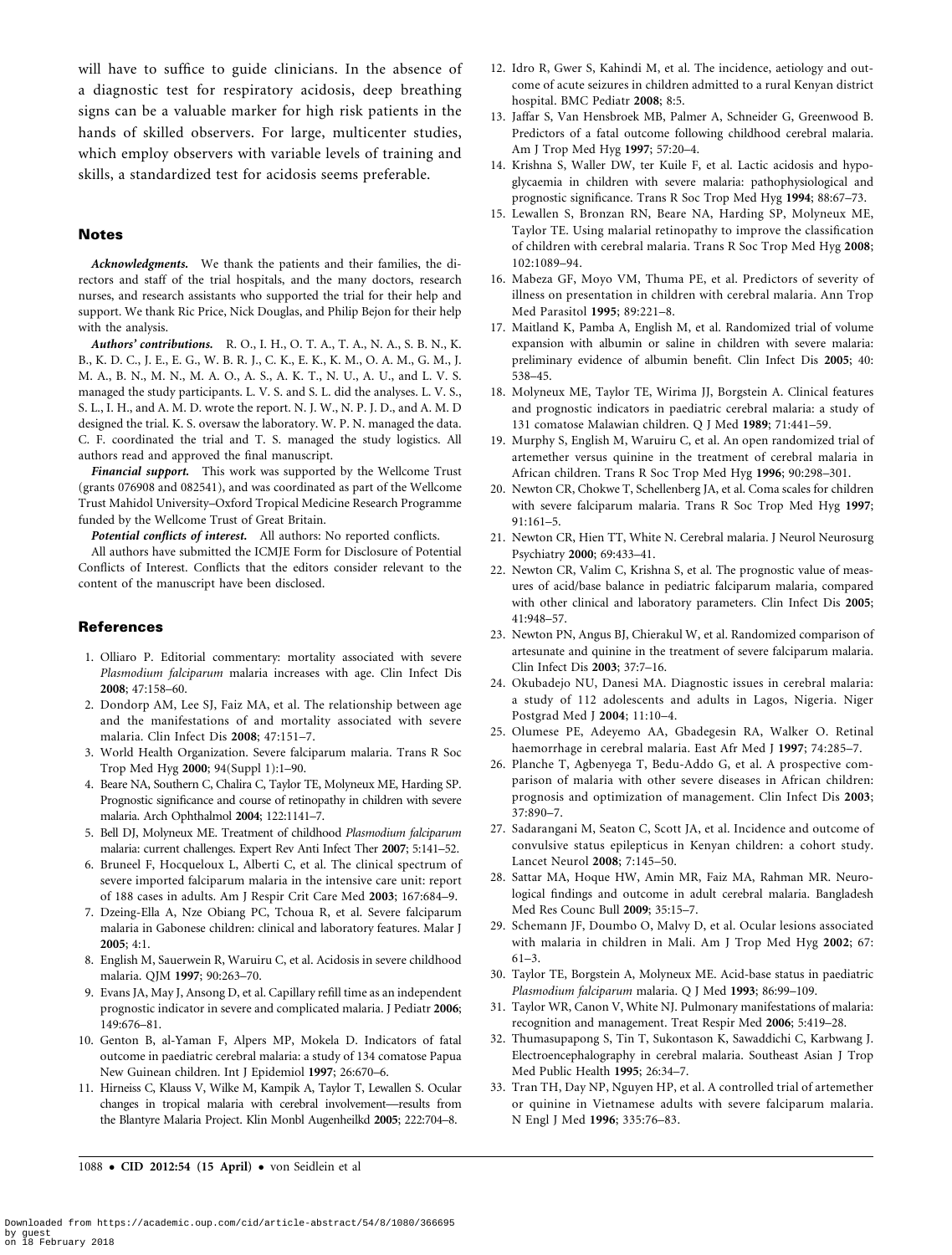- <span id="page-9-0"></span>34. van Hensbroek MB, Palmer A, Jaffar S, Schneider G, Kwiatkowski D. Residual neurologic sequelae after childhood cerebral malaria. J Pediatr 1997; 131:125–9.
- 35. Waller D, Krishna S, Crawley J, et al. Clinical features and outcome of severe malaria in Gambian children. Clin Infect Dis 1995; 21: 577–87.
- 36. Wattanagoon Y, Srivilairit S, Looareesuwan S, White NJ. Convulsions in childhood malaria. Trans R Soc Trop Med Hyg 1994; 88:426–8.
- 37. Angyo IA, Pam SD, Szlachetka R. Clinical pattern and outcome in children with acute severe falciparum malaria at Jos University Teaching Hospital, Nigeria. East Afr Med J 1996; 73:823–6.
- 38. Essuman VA, Ntim-Amponsah CT, Astrup BS, et al. Retinopathy in severe malaria in Ghanaian children—overlap between fundus changes in cerebral and non-cerebral malaria. Malar J 2010; 9:232.
- 39. Idro R, Karamagi C, Tumwine J. Immediate outcome and prognostic factors for cerebral malaria among children admitted to Mulago Hospital, Uganda. Ann Trop Paediatr 2004; 24:17–24.
- 40. Nguyen TH, Day NP, Ly VC, et al. Post-malaria neurological syndrome. Lancet 1996; 348:917–21.
- 41. Oduro AR, Koram KA, Rogers W, et al. Severe falciparum malaria in young children of the Kassena-Nankana district of northern Ghana. Malar J 2007; 6:96.
- 42. Varandas L, Julien M, Van Lerberghe W, Goncalves L, Ferrinho P. Independent indicators of outcome in severe paediatric malaria: maternal education, acidotic breathing and convulsions on admission. Ann Trop Paediatr 2000; 20:265–71.
- 43. Day NP, Phu NH, Mai NT, et al. The pathophysiologic and prognostic significance of acidosis in severe adult malaria. Crit Care Med 2000; 28:1833–40.
- 44. Dondorp AM, Chau TT, Phu NH, et al. Unidentified acids of strong prognostic significance in severe malaria. Crit Care Med 2004; 32: 1683–8.
- 45. English M, Punt J, Mwangi I, McHugh K, Marsh K. Clinical overlap between malaria and severe pneumonia in African children in hospital. Trans R Soc Trop Med Hyg 1996; 90:658–62.
- 46. English M, Waruiru C, Amukoye E, et al. Deep breathing in children with severe malaria: indicator of metabolic acidosis and poor outcome. Am J Trop Med Hyg 1996; 55:521–4.
- 47. Idro R, Aketch S, Gwer S, Newton CR, Maitland K. Research priorities in the management of severe Plasmodium falciparum malaria in children. Ann Trop Med Parasitol 2006; 100:95–108.
- 48. Maitland K, Newton CR. Acidosis of severe falciparum malaria: heading for a shock? Trends Parasitol 2005; 21:11–6.
- 49. Oguche S, Omokhodion SI, Adeyemo AA, Olumese PE. Low plasma bicarbonate predicts poor outcome of cerebral malaria in Nigerian children. West Afr J Med 2002; 21:276–9.
- 50. Pamba A, Maitland K. Capillary refill: prognostic value in Kenyan children. Arch Dis Child 2004; 89:950–5.
- 51. Trampuz A, Jereb M, Muzlovic I, Prabhu RM. Clinical review: severe malaria. Crit Care 2003; 7:315–23.
- 52. English M, Murphy S, Mwangi I, Crawley J, Peshu N, Marsh K. Interobserver variation in respiratory signs of severe malaria. Arch Dis Child 1995; 72:334–6.
- 53. Hanson J, Lee SJ, Mohanty S, et al. A simple score to predict the outcome of severe malaria in adults. Clin Infect Dis 2010; 50:679–85.
- 54. Hargrove J, Nguyen HB. Bench-to-bedside review: outcome predictions for critically ill patients in the emergency department. Crit Care 2005; 9:376–83.
- 55. Idro R, Aloyo J, Mayende L, Bitarakwate E, John CC, Kivumbi GW. Severe malaria in children in areas with low, moderate and high transmission intensity in Uganda. Trop Med Int Health 2006; 11: 115–24.
- 56. Marsh K, Forster D, Waruiru C, et al. Indicators of life-threatening malaria in African children. N Engl J Med 1995; 332:1399–404.
- 57. Mishra SK, Panigrahi P, Mishra R, Mohanty S. Prediction of outcome in adults with severe falciparum malaria: a new scoring system. Malar J 2007; 6:24.
- 58. Snow RW, Howard SC, Mung'Ala-Odera V, et al. Paediatric survival and re-admission risks following hospitalization on the Kenyan coast. Trop Med Int Health 2000; 5:377–83.
- 59. Harding SP, Lewallen S, Beare NA, Smith A, Taylor TE, Molyneux ME. Classifying and grading retinal signs in severe malaria. Trop Doct 2006; 36(suppl 1):1–13.
- 60. Kochar DK, Shubhakaran Kumawat BL, Vyas SP. Prognostic significance of eye changes in cerebral malaria. J Assoc Physicians India 2000; 48:473–7.
- 61. Lewallen S, Harding SP, Ajewole J, et al. A review of the spectrum of clinical ocular fundus findings in P. falciparum malaria in African children with a proposed classification and grading system. Trans R Soc Trop Med Hyg 1999; 93:619–22.
- 62. Myint PT, Shwe T, Oo UM. CSF lactate in falciparum malaria patients. Lancet 1987; 1:330.
- 63. White NJ, Miller KD, Brown J, Marsh K, Greenwood B. Prognostic value of CSF lactate in cerebral malaria. Lancet 1987; 1:1261.
- 64. White NJ, Warrell DA, Looareesuwan S, Chanthavanich P, Phillips RE, Pongpaew P. Pathophysiological and prognostic significance of cerebrospinal-fluid lactate in cerebral malaria. Lancet 1985; 1:776–8.
- 65. Deloron P, Roux Lombard P, Ringwald P, et al. Plasma levels of TNF-alpha soluble receptors correlate with outcome in human falciparum malaria. Eur Cytokine Netw 1994; 5:331–6.
- 66. Grau GE. Essential role of tumor necrosis factor and other cytokines in the pathogenesis of cerebral malaria: experimental and clinical studies. Verh K Acad Geneeskd Belg 1992; 54:155–75.
- 67. Kwiatkowski D. Tumour necrosis factor, fever and fatality in falciparum malaria. Immunol Lett 1990; 25:213–6.
- 68. Saissy JM, Cellard-Peyle F, Vitris M, et al. [Severe malaria in an African seasonal endemic area. Comparison of aspects in adults and children and prognostic value of cytokines]. Presse Med 1994; 23: 1426–30.
- 69. Shaffer N, Grau GE, Hedberg K, et al. Tumor necrosis factor and severe malaria. J Infect Dis 1991; 163:96–101.
- 70. Silamut K, White NJ. Relation of the stage of parasite development in the peripheral blood to prognosis in severe falciparum malaria. Trans R Soc Trop Med Hyg 1993; 87:436–43.
- 71. Trang TT, Phu NH, Vinh H, et al. Acute renal failure in patients with severe falciparum malaria. Clin Infect Dis 1992; 15:874–80.
- 72. Olowu WA, Adelusola KA. Pediatric acute renal failure in southwestern Nigeria. Kidney Int 2004; 66:1541–8.
- 73. Dondorp AM, Fanello CI, Hendriksen IC, et al. Artesunate versus quinine in the treatment of severe falciparum malaria in African children (AQUAMAT): an open-label, randomised trial. Lancet 2010; 376:1647–57.
- 74. Central Intelligence Agency. CIA World Factbook 2005-HIV/AIDS adult prevalence rate. Available at: [https://www.cia.gov/library/publications/the](https://www.cia.gov/library/publications/the-world-factbook/rankorder/2155rank.html)[world-factbook/rankorder/2155rank.html.](https://www.cia.gov/library/publications/the-world-factbook/rankorder/2155rank.html) 2005. Accessed 12 February 2012.
- 75. World Health Organization. Hospital care for children—guidelines for the management of common illnesses with limited resources. Geneva: World Health Organization, 2005.
- 76. Royston P, Sauerbrei W. Building multivariable regression models with continuous covariates in clinical epidemiology—with an emphasis on fractional polynomials. Methods Inf Med 2005; 44:561–71.
- 77. Miller RG. Simultaneous statistical inference. 2nd ed. New York: Springer Verlag, 1981.
- 78. Vernon C, Letourneau JL. Lactic acidosis: recognition, kinetics, and associated prognosis. Crit Care Clin 2010; 26:255–83. Table of Contents.
- 79. Berkley JA, Bejon P, Mwangi T, et al. HIV infection, malnutrition, and invasive bacterial infection among children with severe malaria. Clin Infect Dis 2009; 49:336–43.